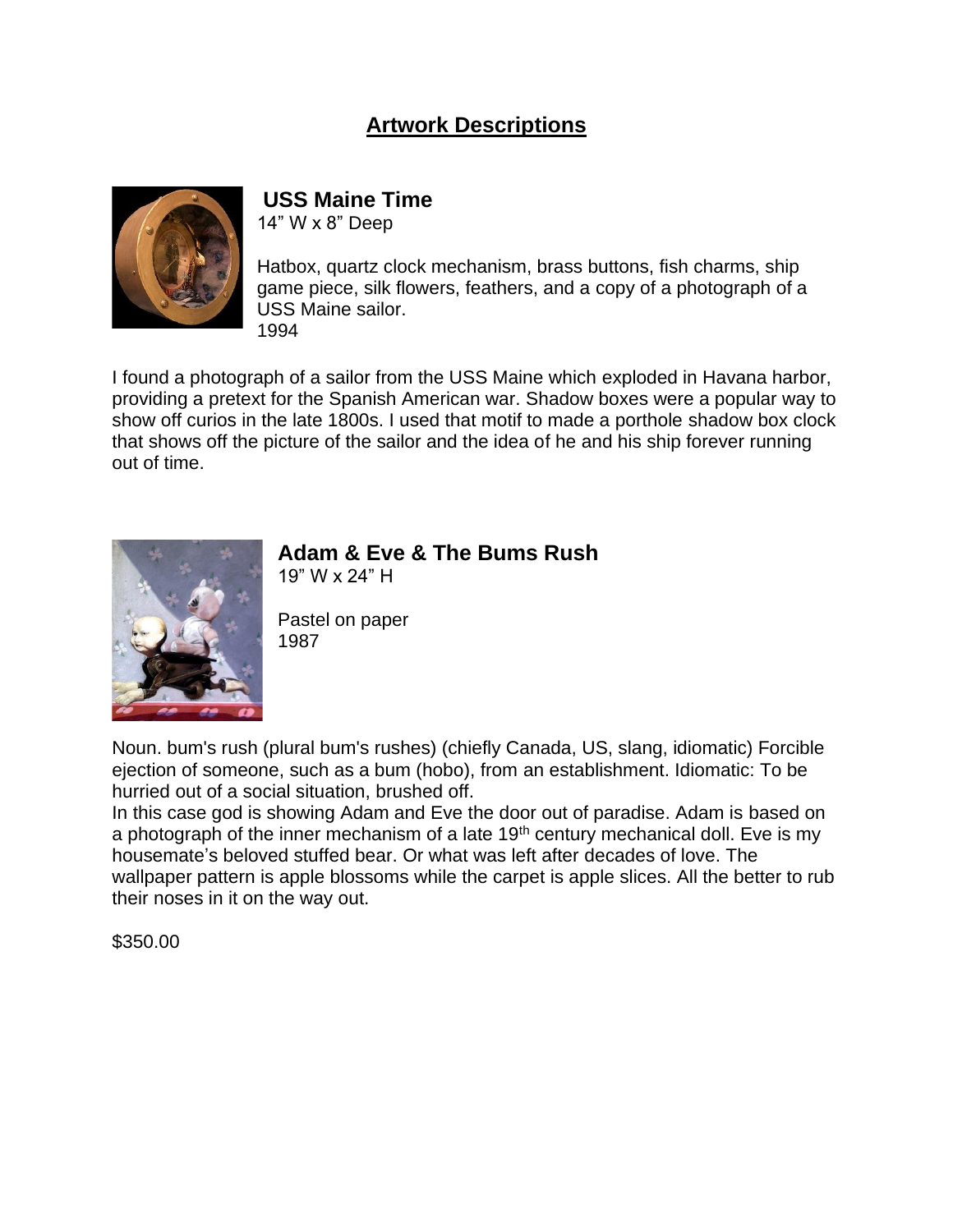

**Dave** 16" W x 20" H

Pastel on paper 1987

Sourced from a photograph of a British sea captain who in this case is standing/swimming in for Davey Jones. While the captain is sitting for his portrait various curious sea creatures barge in.

\$250.00



# **Clock**

11.5" W x 14" H

Stained wood shadow box, quartz clock mechanism, his & hers polymer clay marionette figures, string, old photographs, dead roses, collaged background of old postcards, and artists reflection in the glass. 1993

This is the sort of art that is created after a breakup.NFS



# **Wonderland Science**

8" W x 12" H

Metal lined wood box, specimen bottle with a painted polymer clay figure in tinted resin. plumbing connectors, watch, biology textbook printing plates, silk rose, John Tenniel wonderland images printed on ivory keys, preserved and painted cockroach. 1997

I have a fascination with vintage preserved specimens and early science's attempts to arrest decay for as long as possible. The process of decomposition may be halted but the creature in the bottle looks nothing like the living version or the dead version. Rather some unsettling in-between state. I thought I would apply the visual aesthetics of preservation science to a timeless literary classic. And so Alice's caterpillar meets an untimely end.

\$250.00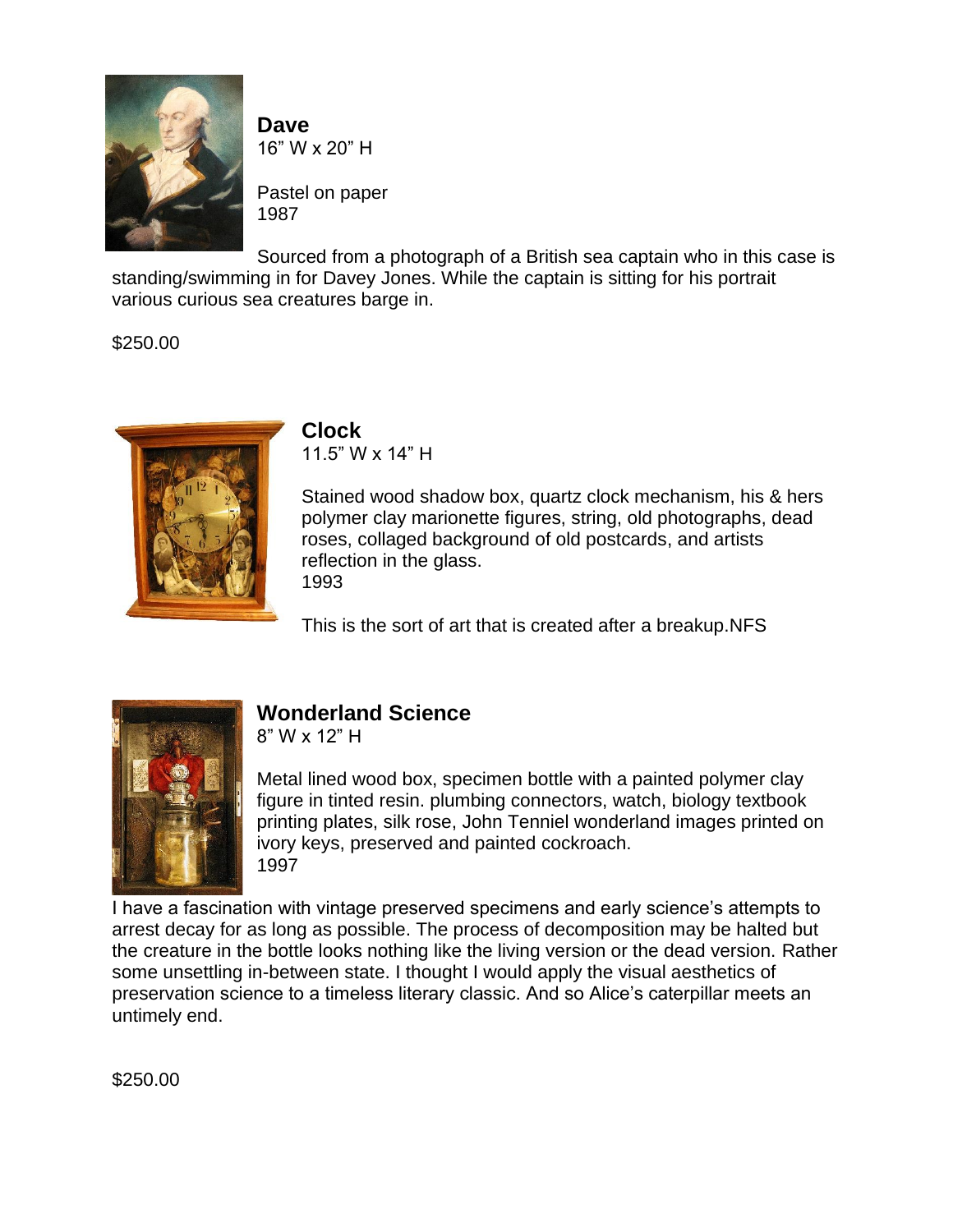

## **Great White Buffalo**

6.5" W x 6" H

**Watercolor** 2006 Ahab wanders the prairie in search of the buffalo that took his leg.

\$80.00



# **Billy & Phurrgus**

2.5" W x 3.5" H

**Watercolor** 2004

The city does not scare Billy and Phurrgus. They've seen and done some stuff. Sold



# **Blues Priestess**

2.5" W x 3.5" H

**Watercolor** 2004

The BP makes every venue Lafayette. Sold



#### **Horse Opera** 2.5" W x 3.5" H

**Watercolor** 2004

Ride of the Valkyrie Vaqueros This cowgirl primadonna has traded in her spear for a branding iron. Sold